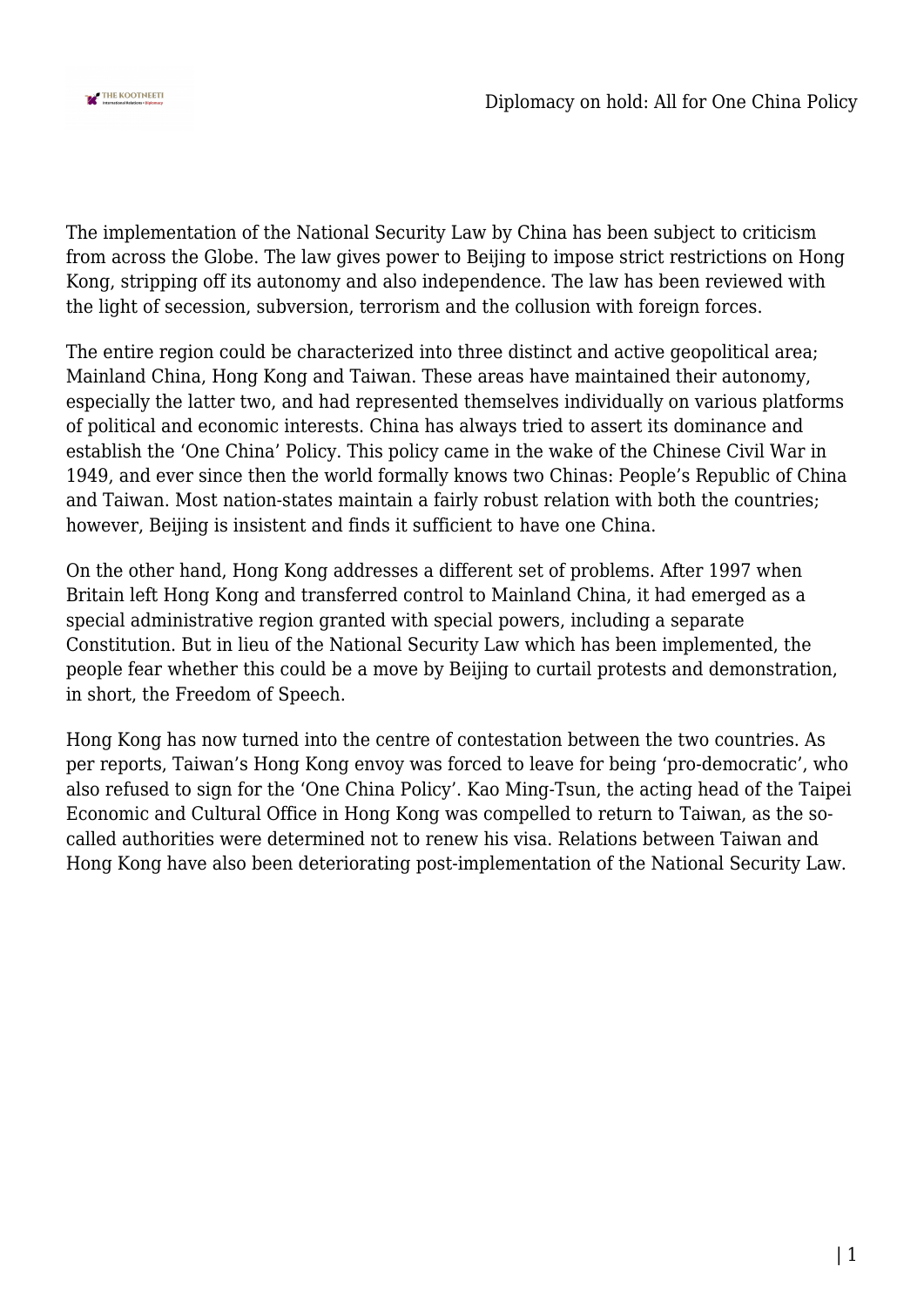



Image source: Reuters

*The Kootneeti* received expertise comment **from Sana Hashmi, Visiting Fellow at the Institute of International Relations, National Chengchi University**, who ardently believes that this is the cost Taiwan has to pay for being pro-democratic and also supporting the protests in Hong Kong. She remarked, "This has come in the wake of Taiwan's leadership support for pro-democracy protests in Hong Kong, criticism of the national security law and President Tsai Ing-wen's refusal to accept Beijing's reiteration of the One-China principle. China's assertiveness might compel Taiwan to shut office over concerns about the new security law eventually. This move has the potential to further deteriorate cross-strait ties."

President Tsai Ing-wen has reminded time and again to the other nation-states to show solidarity with them and question the decisions which are being taken by China. The small island country of Taiwan has also been increasing its economic and military forces to counter any move which could be a card played against them.

The tensions in the region seem to be escalating and have also drawn serious intervention by countries like the United States of America and the United Kingdom. Meantime, India too has appointed a new envoy to Taiwan amidst the growing tensions with China, although the official announcement awaits. The 'One China' policy has now come under scrutiny not only